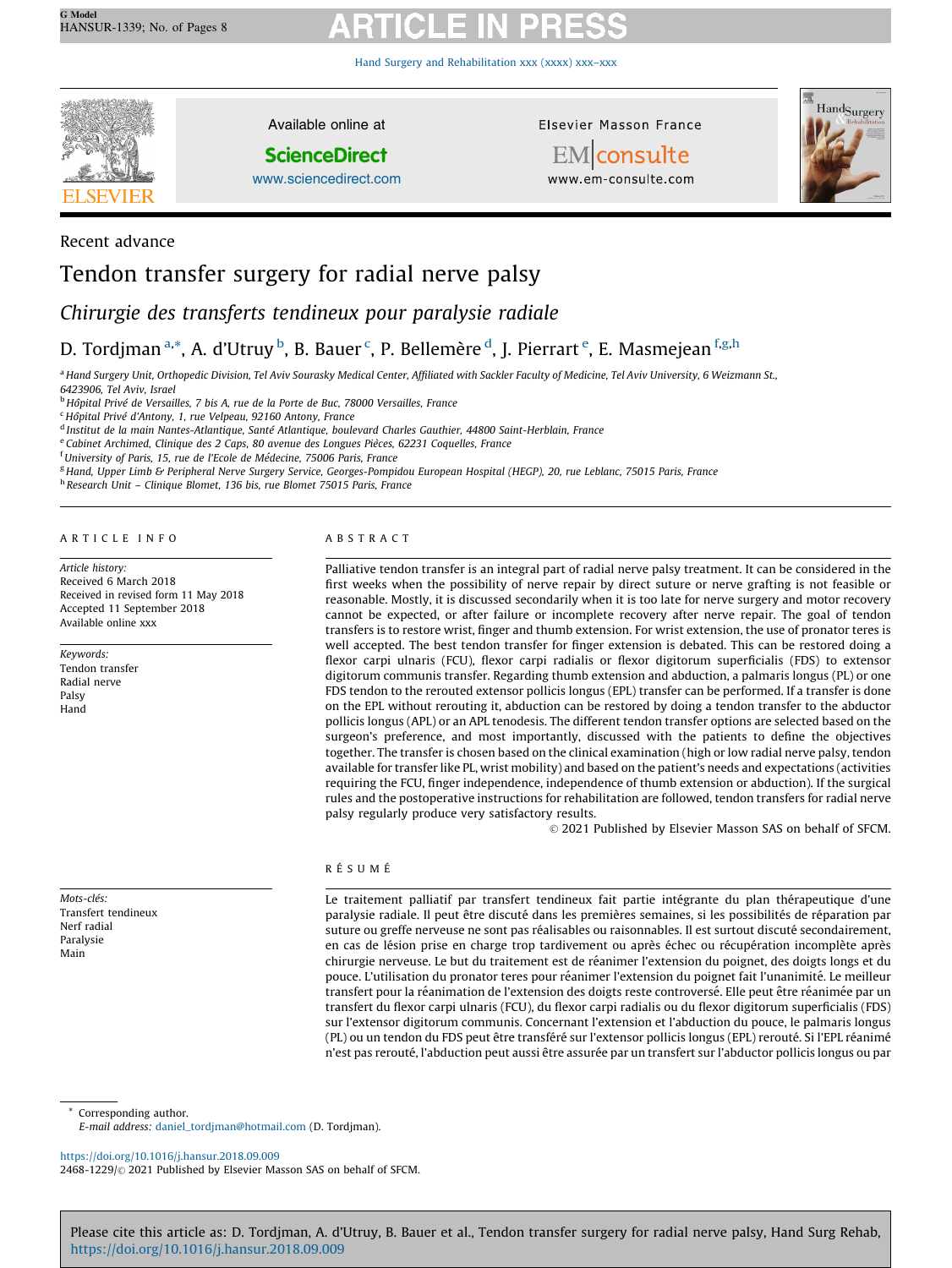D. Tordjman, A. d'Utruy, B. Bauer et al. Hand Surgery and Rehabilitation xxx (xxxx) xxx–xxx

une ténodèse de ce dernier. Les différentes possibilités de transferts sont choisies en fonction des écoles, mais surtout discutées avec le patient et les objectifs définis communément ; le choix du transfert est décidé selon l'examen clinique du patient (paralysie radiale haute ou basse, présence des tendons transférable comme le PL, mobilité du poignet), et selon ses besoins et attentes (activités nécessitant le FCU, importance de l'indépendance des doigts, de l'indépendance de l'extension ou de l'abduction du pouce). Si les règles techniques de réalisation et les consignes de rééducation postopératoires sont respectées, les transferts tendineux pour paralysie radiale donnent régulièrement des résultats très satisfaisants.

 $\odot$  2021 Publié par Elsevier Masson SAS pour la SFCM.

#### 1. Introduction

Radial nerve palsy is responsible for loss of extension in the wrist and finger metacarpophalangeal (MCP) joints and loss of thumb abduction and extension. These movements are essential for opening the hand before gripping an object and then releasing the said object. Moreover, grip strength is reduced because patients cannot stabilize their wrist in a neutral or extended position to maximize the excursion of the flexor tendons during gripping [\[1\]](#page-6-0).

Two situations must be distinguished: high and low radial nerve palsy. High radial nerve palsy, secondary to a lesion of the radial nerve above the elbow is responsible for loss of wrist and finger (MCP joints) extension and loss of thumb abduction and extension. It is accompanied by loss of sensitivity in the territory of the superficial branch of the radial nerve (SBRN) that is often welltolerated by the patient. Low radial nerve palsy is defined by a lesion of the deep branch of the radial nerve (DBRN), which terminates in the posterior interosseous nerve (PIN), secondary to a radial nerve lesion below the elbow and thus with no sensory damage. In this case, wrist extension is maintained because the innervation of the extensor carpi radialis longus (ECRL) is very proximal, before the division of the radial nerve into its deep and superficial branches, and thus is preserved. Therefore, the carpus goes into radial deviation during wrist extension. If the palsy is more distal, i.e. 5 cm or more from the lateral epicondyle, or if the motor branch of the extensor carpi radialis brevis (ECRB) comes from the SBRN  $[2]$ , the innervation of the ECRB is preserved, and the radial deviation of the carpus during wrist extension is less visible, but still present given the extensor carpi ulnaris (ECU) paralysis. In fact, if the PIN is paralyzed, the latter is generally not functional given its very distal innervation, with a motor branch located at 8 cm or more from the lateral epicondyle and distal to the motor branch of the extensor digitorum communis (EDC) [\[3\]](#page-6-0).

Palliative treatment by tendon transfer is an integral part of the treatment plan for post-traumatic radial nerve palsy. It can be discussed in the first few weeks, if suture repair or nerve grafting cannot be done or are not justified, for example if a very long nerve graft is required. There is no consensus about the maximum length of nerve graft for the radial nerve. In the literature, nerve grafts longer than 8 cm are associated with worse results. However, satisfactory results are regularly reported with nerve grafts up to 15 cm long [\[4\].](#page-6-0) Tendon transfer can also be proposed right away, if the nerve repair bed is of poor quality, if the initial nerve assessment suggests that the available nerve stock should be reserved to repair another nerve trunk, and/or if the subject is much older. It can also be combined with nerve surgery in cases of lesions of the posterior cord of the brachial plexus [\[5\]](#page-6-0) and lesions of the plexus nerve roots, most often C7. In most cases, it is considered secondarily when the lesion is addressed too late (ineffective motor recovery after 12–18 months of denervation  $[6]$ ), or after failure or incomplete recovery after nerve treatment [\[7\]](#page-6-0).

The recovery time is calculated based on the principles outlined by Seddon. If radial nerve transection is not suspected, the patient is monitored for 3 months. Nerve palsy secondary to neurapraxia or 2nd or 3rd degree lesions in the MacKinnon and Dellon classification  $\lceil 8 \rceil$  most often recover spontaneously  $\lceil 9 \rceil$ . In case of nerve transection, there is Wallerian degeneration and after direct nerve suture or nerve grafting, the regeneration is slow and potentially incomplete. The rate is about 1 mm/day (slower in older patients and smokers) and the recovery time is estimated based on the distance between the nerve lesion and the effectors, with the brachioradialis (BR) being the first muscle reinnervated. The following muscles are subsequently reinnervated in this order: ECRL (above the elbow), the supinator, ECRB, EDC, ECU, extensor digiti quinti(EDQ) or minimi(EDM), abductor pollicis longus (APL), extensor pollicis longus (EPL), extensor pollicis brevis (EPB), and the extensor indicis proprius (EIP) [\[10\]](#page-6-0). An electromyogram can be used to detect early signs of reinnervation before a contraction is visible clinically  $[6]$ . The tendon transfer must be delayed enough to allow a reasonable amount of time for nerve recovery. The delay ranges widely from 6 to 18 months, depending on the studies [\[11\]](#page-6-0). Therefore, with a radial nerve lesion at the middle third of the humerus, one has to wait at least 6 months to detect signs of reinnervation [\[11,12\].](#page-6-0) Thus, it appears reasonable to delay the tendon transfer until this point [\[11\]](#page-6-0). The transfer will be done solely if the BR muscle is not reinnervated based on clinical and electromyographical criteria. Sunderland recommends a tendon transfer at 1 year if there are no signs of recovery [\[9\]](#page-6-0).

While waiting for the surgical treatment, the range of motion of all the joints are maintained through self-mobilization and/or physiotherapy. A splint that keeps the wrist in a neutral position and keeps the first web space open can be worn during the day.

Tendon transfer can be discussed together with nerve repair to quickly restore wrist extension; in certain patients, its loss can be the source of major functional disability, but this is not our strategy. Along with the fact that a splint is not necessary, this transfer more rapidly improves hand function and restores grip strength while waiting for re-innervation of the wrist extensors [\[13\]](#page-6-0).

#### 2. Treatment goals and principles

The objective is to simultaneously restore active wrist extension in cases of high radial palsy, along with finger and thumb extension. Various transfers can restore these functions and there are several combinations of transfers that meet various selection criteria.

#### 2.1. Possibility of transfer

#### 2.1.1. Restoring wrist extension

Transfer of the pronator teres (PT) to the ECRB is a very reliable transfer to restore wrist extension. This is likely the most important function to restore in high radial palsy, especially since a permanent wrist flexion deformity is not well tolerated by patients. Using the PT as a donor muscle is not controversial. The advantages are its strength (1.2 kg) and its excursion (50 mm),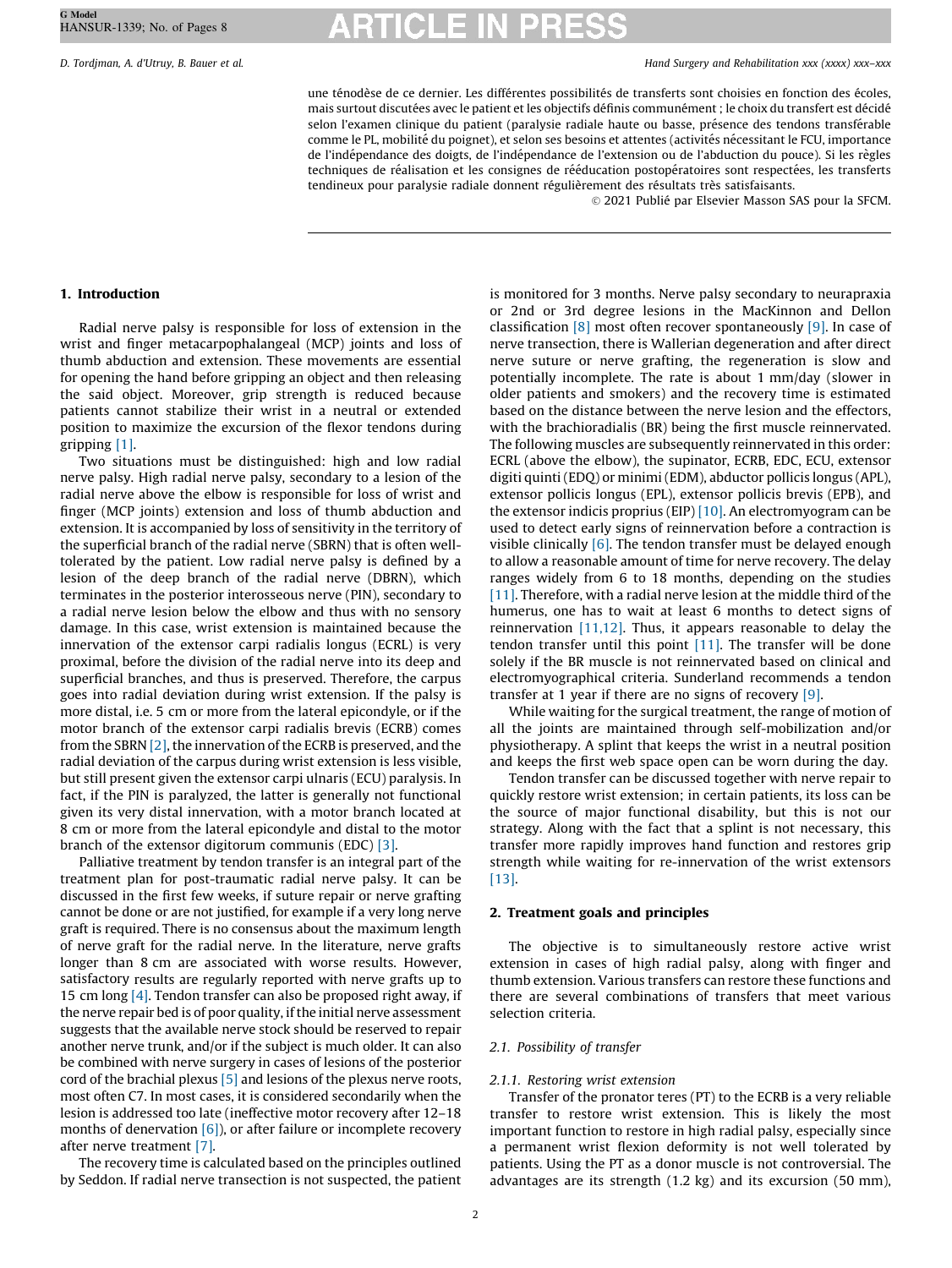which are better than those of the ECRL (1.1 kg and 33 mm) and the ECRB (0.9 kg and 33 mm).

### Harvesting the PT leaves few sequelae, since the pronator quadratus, which is innervated by the median nerve, ensures pronation. Also, the preservation of the muscle's initial course after the transfer continues to ensure its pronation action. However, recent studies have shown that there may be a moderate reduction in mobility and strength in pronation after tendon transfer [\[14\]](#page-6-0). The ECRB is preferred to the ECRL because its insertion is more central (based on 3rd metacarpal) and it provides more balanced radio-ulnar deviation during wrist extension.

The PT can also be transfer onto the ECRL and the ECRB; however, in this case, the ECRL is recentered on the ulnar portion of the base of the 3rd metacarpal [\[15\]](#page-6-0) or on the 4th metacarpal [\[16\],](#page-6-0) especially if the flexor carpi ulnaris (FCU) is used. According to Tubiana, this recentering of the ECRL is also justified because of the frequent intertendinous connections between the ECRL and ECRB in the forearm [\[17\].](#page-6-0)

If the PT cannot be transferred, one of the tendons of the flexor digitorum superficialis (FDS) can be used [\[11\].](#page-6-0)

# 2.1.2. Restoring thumb extension and/or abduction

Thumb extension can be restored by transferring the palmaris longus (PL) or one of the FDS tendons to the EPL.

Several options are available to restore thumb abduction:

- Rerouting the EPL when the PL is used as a motor. This will help to suppress the adducting action of the EPL, which is removed from its groove, in favor of an abduction action  $[18]$  and then will provide simultaneous thumb abduction and extension of the interphalangeal joint. The EPL, which is transected at its musculotendinous junction, is removed from its groove and positioned subcutaneously, laterally on Lister's tubercle by simply opening its groove. Tubiana criticized this technique described by Scuderi [\[18\]](#page-6-0) because of insufficient retropulsion. For satisfactory retropulsion and abduction, he passes the EPL in the ECRL groove, which is left empty by its translocation at the base of the 3rd metacarpal (see below). Its new pulley prevents it from dislocating palmarly [\[15\].](#page-6-0) The EPL can also be rerouted in a retrograde manner through the 1st compartment after excision of one or more APL slips to allow sliding without difficulty [\[19,20\].](#page-7-0) EPL rerouting in a groove helps to prevent tendon bowstringing, which can be a side effect of PL transfer onto the EPL when wrist flexion and thumb extension are done simultaneously.
- Tenodesis of the APL tendon around the BR distal insertion. The EPB can be sutured to the EPL to stabilize the 1st metacarpal and to help prevent Z deformity of the thumb [\[21\].](#page-7-0)

Procedures acting directly on the APL (transfer or tenodesis) help to prevent a zigzag deformity of the thumb column. If there is no PL, to restore the EPL, it is possible to use the muscle transferred on the EDC; however, in this case, independent thumb extension is lost. If we want to preserve it, it is preferable to use the FDS of the ring finger, a flexor carpi radialis (FCR) or a divided FCU [\[22\]](#page-7-0). In patients with low radial nerve palsy, the functional BR can also be transferred, but this tendon transfer is difficult to re-educate.

# 2.1.3. Restoring finger extension

# Finger extension can be restored by the FCU, FCR or FDS.

The FCU is one of the first motor muscles used to restore extension of the MCP joints  $[23]$ . Its strength  $(2 \text{ kg})$  is superior to that of the extensors (1.7 kg), but its excursion is slightly less (33 mm versus 50 mm for the thumb and finger extensors). Alternatives have been proposed. According to Boyes, it is a more

D. Tordjman, A. d'Utruy, B. Bauer et al. Hand Surgery and Rehabilitation xxx (xxxx) xxx–xxx

important wrist flexor than the FCR, since the axis of ''normal'' wrist movement ranges from radially deviated-extended position to ulnarly deviated flexed position (the dart throwing motion) [\[24\]](#page-7-0). Despite these considerations, clinical studies found no significant impact on wrist function after its harvesting [\[25\]](#page-7-0). FCU harvesting is potentially responsible for radial deviation. Thus, it is not recommended in cases of low radial nerve palsy, where there is an initial presentation of radial deviation of the wrist in extension (see below). To avoid the above-cited drawbacks, other motor muscles have been proposed such as the FCR [\[26\]](#page-7-0) or the FDS [\[27\]](#page-7-0).

The FCR is slightly less powerful, but its excursion is closer to that of the EDC [\[17\]](#page-6-0). Its harvesting does not destabilize the wrist in the frontal plane [\[6\].](#page-6-0)

FDS transfer to restore finger extension generally consists of transferring the FDS III to the EDC and the FDS IV to the EPL and EIP [\[26\]](#page-7-0). The FDS IV can also be transferred to the EDC.

# 2.2. Combination of tendon transfers

There is disagreement about the best tendon transfer combination. Several transfers are possible. Cheah et al. described and classified some of them according to the donor muscle to restore the EDC: transfer using the FCU, FCR, FDS, transfer using the FCU or the FCR with thumb abduction reconstruction (transfer to the APL and/or EPB) and transfer using the FCU without restoring wrist extension ([Table](#page-3-0) 1) [\[28\]](#page-7-0).

Four typical transfers are currently used after radial palsy: these typical transfers are given as examples, since many variations are possible (type of EPL rerouting, associated APL tenodesis, etc.).

### 2.2.1. Transfer using the FCU with transfer on the APL (Merle d'Aubigné) [\[29\]](#page-7-0)

It corresponds to the following: PT to ECRB, FCU to EDC + EI-P + EPL, PL to APL + EPB. The drawback of this transfer scheme is the loss of independent thumb extension (EPL and EDC are restored by the same transfer) and the risk of inducing radial wrist deviation. However, the latter is not a given [\[30\].](#page-7-0)

### 2.2.2. Transfer using the FCU with re-routed EPL and centralized ECRL (Tubiana) [\[15\]](#page-6-0)

This transfer uses a PT to ECRB + recentralized ECRL transfer. To avoid radial wrist deviation, the ECRL is recentralized on the ulnar side of the 3rd metacarpal. The FCU is transferred to the EDC and EIP. The EIP is transected 4 cm proximal to the extensor retinaculum, taken out of the 4th compartment distally to the retinaculum to provide it with a superficial course, then the ECRL is passed into the 4th compartment, instead of the EIP. The PL is transferred to the EPL, which is rerouted in the groove of the ECRL [\[17\]](#page-6-0). This transfer can be done without centralizing the ECRL, but there is a risk of radial wrist deviation.

# 2.2.3. Transfer using the FCR with re-routed EPL (Starr, Tsuge) [\[31,32\]](#page-7-0)

The PT is transferred to the ECRB, the FCR to the EDC and the PL to the re-routed EPL. As indicated previously, the advantage of the FCR is that it is not associated with radial deviation during wrist extension since the FCU is preserved.

# 2.2.4. Transfer using the FDS (Boyes, Chuinard) [\[24,27\]](#page-7-0)

The PT is transferred to the ECRL and the ECRB, the FDS III to the EDC (through the interosseous membrane), the FDS IV to the EIP and EPL (through the interosseous membrane) and the FCR to the APL and EPB.

Restoring the EPL and EIP with the same tendon may appear contradictory to the principles of using one tendon for the same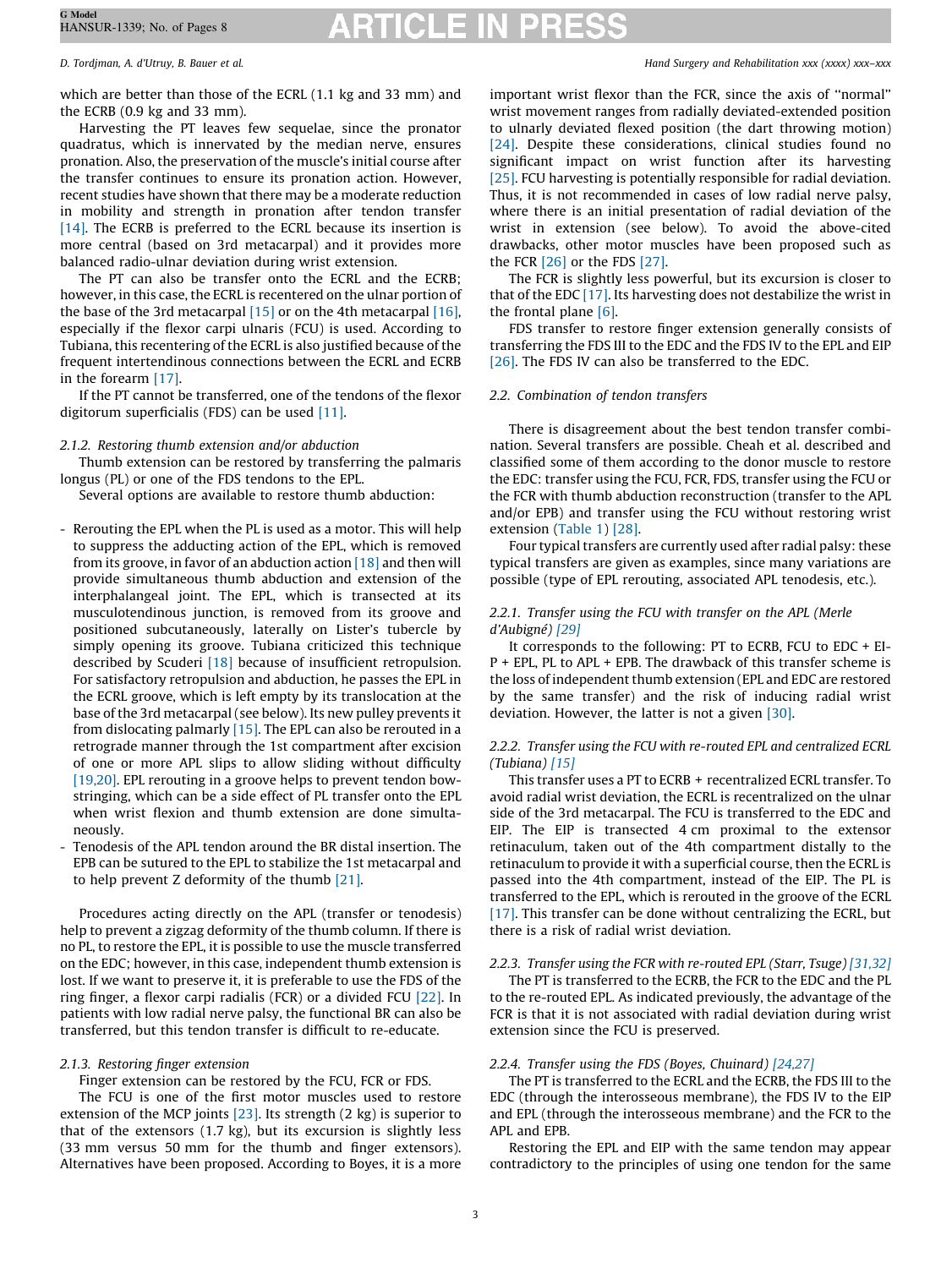### <span id="page-3-0"></span>Table 1

The various types of tendon transfers based on the muscle used as the extensor digitorum communis (EDC) donor, and whether dedicated thumb abduction and wrist extension reconstruction have been carried out (from Hand Clinics, vol 32(3), Cheah AE, Etcheson J, Yao J. Radial Nerve Tendon Transfers, page 327. Copyright 2016 with permission from Elsevier" [\[28\]](#page-7-0)).

|                        |                               |                 |                       |                           | Recipient tendon |                 |                 |            |  |
|------------------------|-------------------------------|-----------------|-----------------------|---------------------------|------------------|-----------------|-----------------|------------|--|
|                        |                               | Wrist extension |                       | Finger extension          |                  | Thumb extension | Thumb abduction |            |  |
| Type                   | Author, y                     | <b>ECRB</b>     | <b>ECRL</b>           | <b>EDC</b>                | EIP              | EPL             | <b>EPB</b>      | APL        |  |
| <b>FCU</b>             | Jones, 1916                   | PT              | PT                    | FCU (III-V)               | FCR              | FCR             | Nil             | Nil        |  |
|                        | Zachary 1946                  | PT              | PT                    | <b>FCU</b>                | Nil              | PL/BR/FCU       | Nil             | Nil        |  |
|                        | Said, 1974                    | PT              | PT (ECU included)     | FCU                       | <b>FCU</b>       | PL/FCR          | Nil             | Nil        |  |
|                        | Riordan, 1983                 | PT              | Nil                   | FCU                       | Nil              | PL              | Nil             | Nil        |  |
|                        | Tubiana, 2002                 | PT              | PT (ECRL centralized) | <b>FCU</b>                | FCU              | PL              | Nil             | Nil        |  |
| <b>FCR</b>             | Starr, 1922                   | PT              | PT                    | <b>FCR</b>                | <b>FCR</b>       | PL              | PL              | PL         |  |
|                        | <b>Brand. 1975</b>            | PT              | Nil                   | <b>FCR</b>                | Nil              | PL              | Nil             | Nil        |  |
|                        | <b>Tsuge, 1980</b>            | PT              | PT <sup>a</sup>       | FCR (IM)/FCU <sup>a</sup> | Nil              | PL              | Nil             | Tenodesis  |  |
|                        | Ishida & Ikuta, 2003          | PT              | Nil                   | FCR (IM)                  | Nil              | PL              | Nil             | Tenodesis  |  |
|                        | Lim et al. 2004               | PT              | Nil                   | Split FCR                 | Nil              | Split FCR       | Nil             | Nil        |  |
|                        | Al-Qattan, 2012               | PT              | Nil                   | <b>FCR</b>                | <b>FCR</b>       | <b>FCR</b>      | Nil             | FCR        |  |
| <b>FDS</b>             | Boyes, 1962                   | PT              | PT                    | FDS III (III-V)           | FDS IV           | <b>FDS IV</b>   | FCR             | <b>FCR</b> |  |
|                        | Chuinard et al. 1978          | PT              | PT                    | FDS III (III-V)           | <b>FDS IV</b>    | <b>FDS IV</b>   | <b>FCR</b>      | <b>FCR</b> |  |
|                        | Krishnan & Schackert,<br>2008 | PT              | PT                    | FDS IV                    | FDS III (III-V)  | FDS III (III-V) | Nil             | PL         |  |
| FCU/FCR with abduction | Merle D'Aubigné, 1949         | PT              | PT                    | <b>FCU</b>                | Nil              | FCU             | PL /FDS         | PL /FDS    |  |
| reconstruction         | Brooks, 1984                  | PT              | Nil                   | <b>FCU/FCR</b>            | Nil              | <b>FCU/FCR</b>  | PL              | Nil        |  |
|                        | Kruft et al, 1997             | PT              | PT                    | FCU                       | Nil              | FCU             | PL              | PL         |  |
|                        | Dunnet et al, 1995            | PT              | Nil                   | <b>FCU/FCR</b>            | Nil              | <b>FCU/FCR</b>  | PL /FDS         | Nil        |  |
| FCU without wrist      | Kruft et al, 1997             | Nil             | Nil                   | $FCU$ (II-V + $EDM$ )     | FCU              | FCU             | Nil             | Nil        |  |
| reconstruction         | Gousheh & Arasteh,<br>2006    | Nil             | Nil                   | FCU                       | FCU              | FCU             | Nil             | Nil        |  |
|                        | Monacelli et al. 2011         | Nil             | Nil                   | FCU                       | FCU              | PL              | Nil             | Nil        |  |

BR: brachioradialis; ECRL: extensor carpi radialis longus; ECU: extensor carpi ulnaris; EDC: extensor digitorum communis; EDM: extensor digiti minimi; EIP: extensor indicis proprius; FCR: flexor carpi radialis; FCU: flexor carpi ulnaris; FDS: flexor digitorum superficialis; PL: palmaris longus; PT: pronator teres; IM: routed through the interosseous membrane.

<sup>a</sup> Previously, but no longer used to perform these transfers.

movement. However, concurrent thumb and index finger extension is useful for fine gripping and can be considered as the same function. The drawback is the risk of reduced grip strength and loss of independent middle and ring finger extension. This nonsynergistic transfer requires more intense postoperative rehabilitation than the previously described transfers [\[33\].](#page-7-0) Contrary to the FCU and FCR and because of its large excursion (70 mm amplitude), it allows for simultaneous finger and wrist extension. In fact, to restore the extensors, 50 mm excursion is needed, and the carpal flexors only have an amplitude of around 33 mm [\[12\]](#page-6-0). Their active mobility will be increased by the tenodesis effect in wrist flexion (up to 30 mm excursion), making it possible to fully extend the MCP joints [\[6\]](#page-6-0).

#### 2.3. Other transfers

Another transfer described by Lim, which is useful if there is no PL, divides the tendons of the FCR or FCU into two strips to restore the finger extensors for the former and the EPL for the latter [\[22\]](#page-7-0). According to the author, double innervation of the FCR or FCU will allow independent finger and thumb extension.

If the FDS technique is chosen, some surgeons only use the FDS IV to the EDC to minimize the sequelae [\[15\]](#page-6-0).

In rare cases of high radial nerve palsy with concurrent direct injury to the PT, FDS and PL muscles, Al-Qattan proposed using the FCR to restore wrist extension and the FCU to restore thumb and finger extension and thumb abduction  $[34]$ . In the four patients who underwent this transfer, the PT and FDS muscles were too weak to be transferred (due to partial muscle tissue loss) and scar adhesion, and not because of denervation. The PL was not found during the clinical examination, either because it was damaged or because of a congenital absence. After the transfer, there was major

loss of wrist flexion strength, but all patients had good overall function.

### 2.4. Special case: tendon transfer after low radial nerve palsy (paralysis of DBRN)

Tendon transfers aim to restore finger and thumb extension but also to ensure balanced wrist extension in the frontal plane. In case of low radial nerve palsy, wrist extension is preserved and PT transfer is not necessary. However, it is associated with radial deviation because the ECRL or even the ECRB is (are) functional and the ECU is paralyzed ([Fig.](#page-4-0) 1). This deviation is greater when the ECRB is paralyzed or weakened. Only the fingers and thumb extension are directly restored by the transfers [\[15\]](#page-6-0).

The transfer principles are the same as those mentioned previously. However, using the FCU is not recommended given the risk of accentuating the wrist's radial deviation; the other types of transfers (FCR or FDS) are preferable. It is tempting to use the ECRL as a transfer to reduce the radial component, but one must first make sure that the ECRB is sufficiently active to allow full wrist extension, which is not always the case [\[15\].](#page-6-0) Hence, it is preferable not the use the ECRL. Several methods have been described to rebalance the wrist in the frontal plane:

- Recentering the ECRL insertion on the ulnar side of the base of the 3rd metacarpal medially to the ECRB insertion [\[15\]](#page-6-0) is our preferred technique.
- It has been proposed to use a course that goes around the ulnar side of the forearm for the tendon transfer that restores finger extension. There is a risk of ulnar nerve compression if the FDS is passed on the ulnar side [\[35\].](#page-7-0)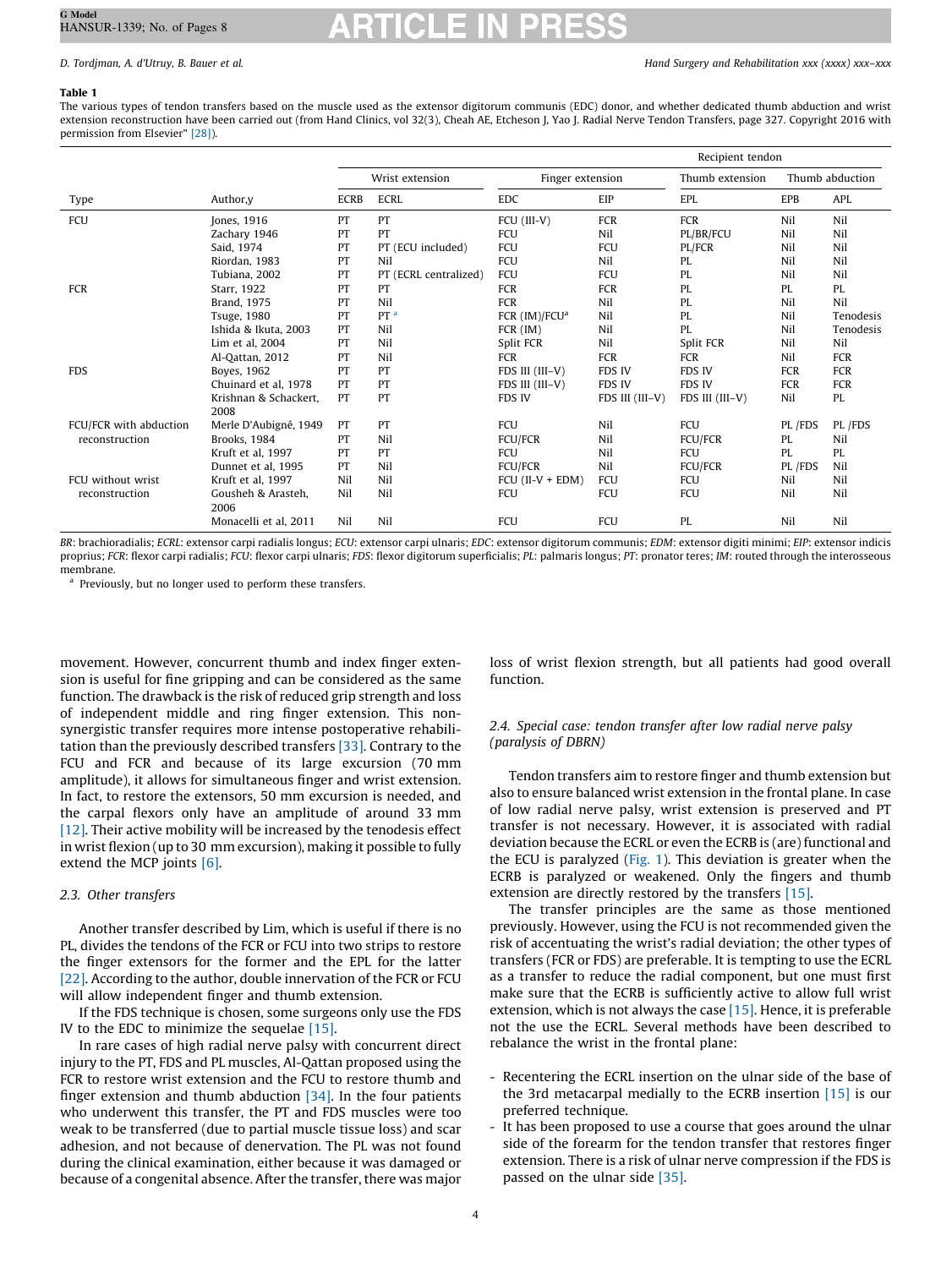

Fig. 1. Wrist extension with radial deviation due to incomplete radial palsy.

#### 3. Selection criteria for tendon transfers

It is difficult to choose the most appropriate combination of tendon transfers. Selecting which technique to use is based on multiple criteria [\[36\]](#page-7-0). It is important to have a discussion with the patient about his/her needs and to set the objectives of the transfer. The choice is based on:

- whether the palsy is complete or incomplete: in cases of low radial palsy, using the FCU is not indicated because it will accentuate the wrist's frontal imbalance.
- the patient's functional demands: one must take into account the dominant side, the work and recreational activities
	- o For example, in a patient who uses a keyboard, FDS harvesting is not recommended as this would compromise finger independence. The independence of thumb extension is important for certain musicians; the independence of thumb abduction can be important in a patient who works on computer [\[28\]](#page-7-0), this can guide the choice of transfers or the rerouting of the EPL if a PL to EPL transfer is planned.
	- o Harvesting the FCU may hinder those who perform manual labor [\[37\],](#page-7-0) who are throwers or who need to swing a hammer (importance of the dart throwing motion).
- the patient's age, ability and motivation to follow a prolonged course of rehabilitation; transfers using the FDS often require lengthy rehabilitation, thus their indications should be limited to young, and highly motivated patients.
- the patient's clinical condition: PIP joints hypermobility may predispose the patient to the development of a swan-neck deformity after FDS transfer; conversely, the FDS has a large excursion and can be recommended in patients who have limited wrist mobility or all the more, wrist fusion and who cannot use the synergistic tenodesis effect in transfers involving the FCU and FCR [\[33\].](#page-7-0)
- whether transferable muscles such as the PL are present.
- the presence of associated lesions which, in cases of severe and complex musculotendinous injury of the anterior compartment of the forearm, can limit the transfer options.

#### 4. Technical considerations

#### 4.1. General principles

No matter which method is chosen, the surgical principles are the same.

- The surgical approach must be long enough to easily harvest the motor muscles with sufficiently extensive release of their muscle

<span id="page-4-0"></span>D. Tordjman, A. d'Utruy, B. Bauer et al. Hand Surgery and Rehabilitation xxx (xxxx) xxx–xxx

belly to provide them with the most direct course possible. The transferred muscle must pass through the least number of incisions possible to prevent adhesions [\[6\].](#page-6-0) Also, the approaches must facilitate tendon suture and allow the release of adhesions around paralyzed muscles, or even to resect them partially, so they do not interfere with the excursion and course of the transfer.

- The EDC, EIP, EDQ and EPL tendons are exposed and the antebrachial fascia, thicker in its distal portion, can be resected so that the tendons and their sutures slide against the subcutaneous adipose tissue. To release the adhesions in the extensor compartment, the surgeon pulls on the tendons proximally to achieve complete extension of each finger individually [\[15\].](#page-6-0)
- All the tendons must be harvested before any tendon suture is done.
- The tendon harvest sites if they are not located in the approach of a suture – must be closed before tendon suturing.
- The tendon transfers for the fingers and thumb must be done first to allow for adjustment with the tenodesis effect [\[11,15\].](#page-6-0)
- Hemostasis must be meticulous to prevent adhesions secondary to hematomas.

#### 4.2. Transfer of pronator teres

Its harvesting is done through a lateral curved incision in the middle third of the forearm. The approach passes between the BR and ECRL. On the anterolateral side of the radius, the short pearly tendon of the PT is identified coming from the anterior side of the forearm. It is harvested flush with the bone while trying to extend it by a periosteal strip, giving more useful length for fixation (Fig. 2). The muscle belly must be properly released in the forearm to improve its excursion. Tendon suture is done to the ECRB at the musculotendinous junction, passing above the ECRL and the tendons are solidly fixed to each other. If the ECRL is not included in the suture, it is possible to harvest it as a tendon graft to reinforce the PT transfer on the ECRB [\[12\].](#page-6-0) During the fixation, the wrist is held in 40 $\degree$  extension with the PT under tension: the tension placed on the transfer must be such that the wrist is spontaneously maintained in very slight extension due to gravity [\[15\]](#page-6-0). If radial nerve recovery is not expected, some surgeons prefer to do end-toend suture to make the transfer more effective (direct line of pull).



Fig. 2. The PT is harvested flush with the bone to elongate it with a strip of periosteum. The muscle belly must be properly released in the forearm to improve its excursion.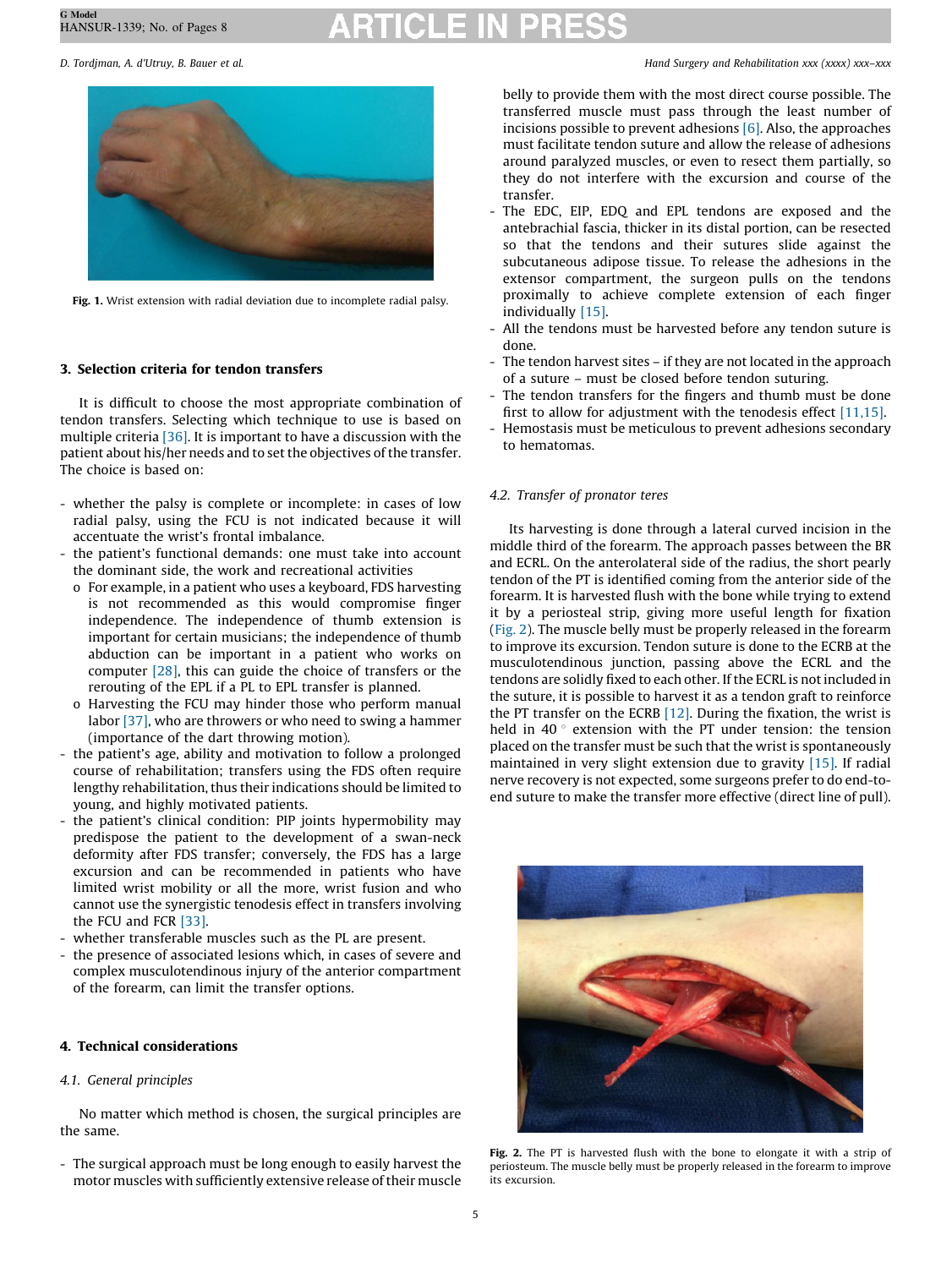If the radial nerve has been repaired and recovery is possible, ECRB transfer is performed in an end-to-side fashion.

# 4.3. Restoring finger extension

# 4.3.1. FCU transfer

The FCU is harvested through a long incision to release its muscle body from the fascia, in order to provide it with the most direct course possible. The muscle fibers can insert very low on the tendon; thus it is preferable to resect them over a few centimeters. The tendon is transected at the level of the distal wrist crease. The muscle is then tunneled subcutaneously on the dorsal side of the forearm. The medial intermuscular septum can be partially resected to make sure it does not impede the tendon's course. The tendon suture to the extensors is done with a Pulvertaft weave, or by dividing the tendon into two slips over about 5 cm. An anterior one is passed obliquely in each finger extensor tendon about 5 cm proximally to the extensor retinaculum. The suture can be performed in an end-to-side fashion with the tendon at 45 $\degree$ without transecting the EDC or with a 2-cm resection of the EDC muscle, proximal to the suture, to reduce the angle at the level of tendon transfer suture. Moberg recommends opening the retinaculum to prevent ischemia of the extensor tendons and to reduce the angle of the traction axis  $[12]$  but this may lead to somewhat unsightly dorsal subluxation  $[15]$ . The wrist is held in 40 $\degree$ extension, with the fingers extended; the common and proper tendons are perforated one by one with tendon weaving forceps. They are then fixed solidly to the slip that transfixed them. This is a delicate step that will determine the harmony of finger extension; it must preserve the descending finger cascade from the index to the little finger (Fig. 3). To prevent MCP hyperextension in the little finger, the transfer does not involve the EDQ, except if the common extensor tendon of the fifth finger is too thin. The tenodesis effect is used to adjust the tension of the transfer: with the wrist extended, it must be possible to fully flex the fingers. If there is too much tension, the patient will not be able to recover full finger flexion, with the wrist straight or slightly flexed. With the wrist slightly flexed at 25 $\degree$ , it is vital to achieve complete extension of the proximal phalanges. The 2nd FCU slip is then used to cover the tendons, to which it is fixed solidly, while readjusting the tension as needed.

# 4.3.2. FCR transfer

The FCR is simple to harvest as it has few proximal attachments. The incision is made on the anterior and radial side of the forearm. The radial artery, which lies on its radial side, and the superficial



Fig. 3. FCU to EDC tendon transfer: tendon suturing was performed in an end-toside fashion, proximal to the extensor retinaculum.

D. Tordjman, A. d'Utruy, B. Bauer et al. Hand Surgery and Rehabilitation xxx (xxxx) xxx–xxx



Fig. 4. FCR to EDC tendon transfer: the FCR is passed subcutaneously on the radial side of the forearm. On the ulnar side, appearance after PL to EPL transfer with a Pulvertaft weave.

branch of the median nerve, which passes on the ulnar side of its terminal tendon, are identified and protected during the dissection. The tendon is transected at the level of the distal wrist crease. It is typically transferred with a course around the radial side of the forearm (Fig. 4) or by a direct course through the interosseous membrane as proposed by Tsuge [\[38\]](#page-7-0). A window is used to pass through the interosseous membrane that must be sufficiently wide and high enough to not impede the FCR's excursion. For a more direct axis of pull, Brand recommends doing an end-to-end tendon suture: the extensor tendons are transected, pulled distally and positioned superficially to the intact retinaculum [\[16\]](#page-6-0). End-to-side tendon suture proximal to the retinaculum is also possible [\[12\]](#page-6-0). Before transecting the extensors, one can place a temporary suture on the EDC to join them with adequate tension. The FCR can also be sutured to two good diameter EDC tendons, with the two other tendons being sutured to their neighbor(s) more distally. The author recommends suturing with the wrist and MCP in neutral position and the FCR under maximum tension [\[16\]](#page-6-0). The proper tension is verified through the tenodesis effect (see FCU transfer).

# 4.3.3. FDS transfer

The FDS must be harvested between the A1 and A2 pulleys and transected proximally to the chiasma at the base of the finger. In fact, harvesting the FDS at its insertion site can cause a flexion contracture secondary to the surgical trauma of the tendon sheath of the donor finger. The harvesting can also be responsible for a swan-neck deformity, especially in patients with joint hypermobility. At the forearm level the incision is anterior. The FDS can be passed around the ulnar or radial side of the wrist, or through the interosseous membrane for a more direct course. The FDS III is passed between the FDP and FPL, while the FDS IV is passed on the ulnar side of the FDP. They are then passed through the interosseous membrane, which has been opened as wide as possible proximally to the pronator quadratus, to allow for easy passage. Tendon suture (FDS III to EPL and EIP + FDS IV to EDC) is generally done proximal to the retinaculum [\[12\].](#page-6-0) It can also be done on the dorsum of the hand after having passed the tendons under the extensor retinaculum instead of the extensor tendons [\[15\]](#page-6-0). To prevent a flexion deficit, the tension must be set by flexing the patient's fingers and thumb to achieve a closed fist with the wrist held in 20 $\degree$  extension. Tendon suturing is done with maximum tension placed on the FDS [\[12\]](#page-6-0).

# 4.4. Transfer of PL on EPL

The PL is transected at its distal end and released proximally. One must be aware of the palmar cutaneous branch of the median nerve located laterally to the tendon. The EPL is transected at the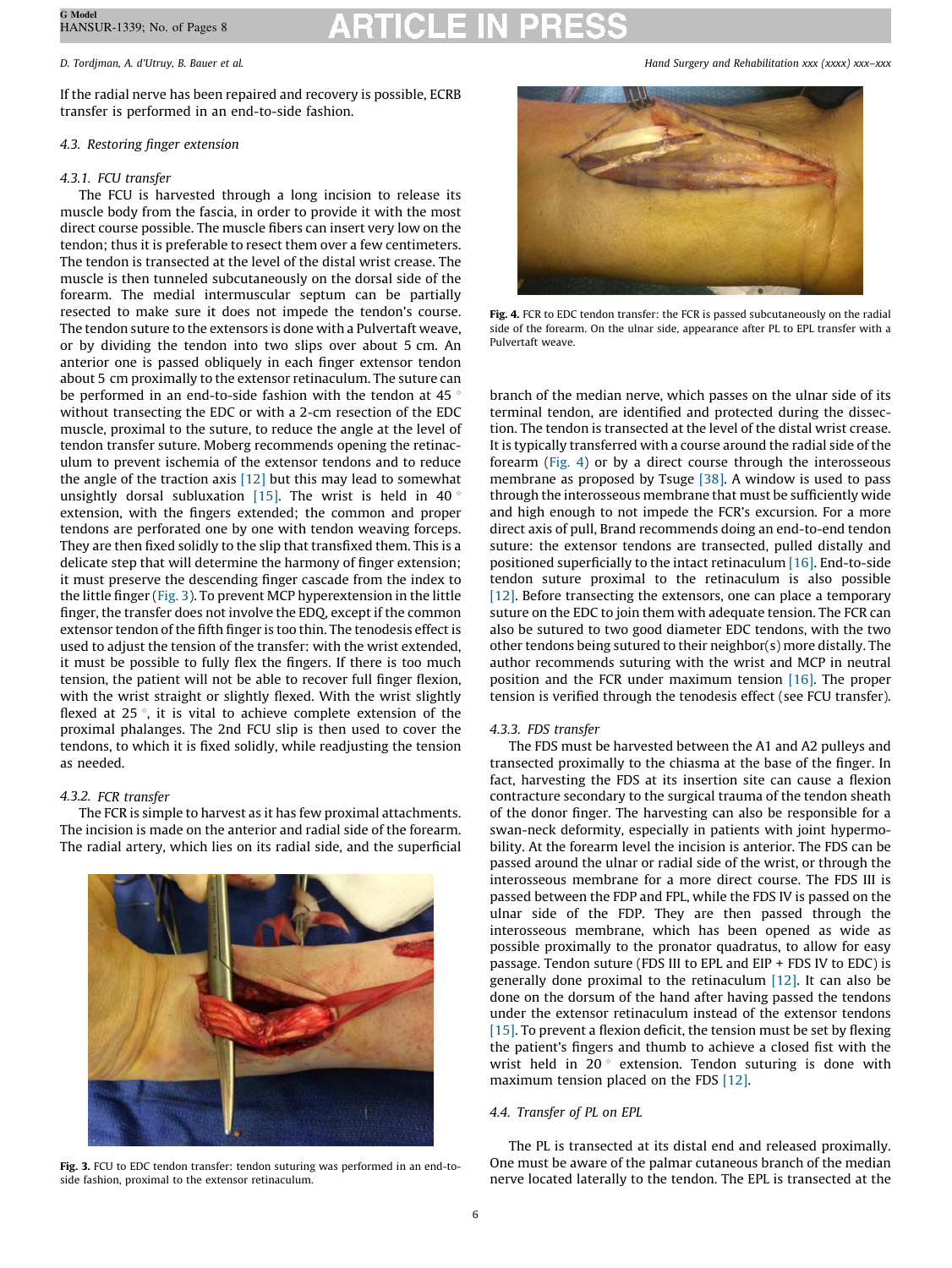<span id="page-6-0"></span>G Model HANSUR-1339; No. of Pages 8

musculotendinous junction. It is removed from its groove distal to the retinaculum and re-routed laterally to Lister's tubercle, subcutaneously, or passed into the first or second compartment (see above). Tendon suturing is done with the wrist in neutral position, the thumb held in extension, retropulsion and radial abduction with the PL under tension.

## 5. Postoperative care and rehabilitation

Postoperative immobilization places the elbow in 90 $\degree$  flexion, forearm pronated to release the transfer of the PT to the ECRB. The wrist is immobilized in 50 $\degree$  extension without frontal deviation, the thumb column in extension, retropulsion and abduction, and the finger MCP joints straight. The PIP joints are left free, which allows for early active flexion-extension motions. This immobilization lasts 3 weeks, then is used at night for another 3 weeks. Some surgeons recommend that patients wear a splint between rehabilitation sessions up to the 6th week postoperative.

Passive and active assisted rehabilitation is started on the 22nd day. Up to the 6th week, exercises focus on the mobilization of a single joint: mobilization of the elbow in flexion-extension is done with the wrist and fingers in extension; mobilization of the wrist is done with the fingers extended and the elbow flexed; flexion of the MCP joints is done with the wrist extended and the elbow flexed. Active movements are allowed starting at day 45. No strength work is allowed until the end of the 3rd month postoperative.

### 6. Results

The results of tendon transfers for radial palsy are generally highly satisfactory.

At 60 months' follow-up, Altintas et al. reported results in 77 patients who underwent a tendon transfer for radial palsy using the FCR for finger extension (19 cases) or the FCU (56 cases). Relative to the contralateral side, the patients had recovered 74% of wrist extension and 32% of finger extension. The DASH score was  $15 \pm 9$  and 89% were able to return to work after the surgery [\[39\].](#page-7-0) Ropars et al. reported 13 good or excellent results in 15 tendon transfers after use of the FCR (10), FCU (4) or the ECRL for low radial nerve palsy (1); however, there was loss of grip strength and radial deviation, especially in patients who underwent FCU to EDC transfer [\[40\].](#page-7-0) Kruft et al. reported excellent outcomes in 43 patients after a Merle d'Aubigné transfer: 38 patients were able to return to their former job, there was no radial deviation of the wrist when extended, and most patients could move their fingers independently through a controlled action of the flexors [\[41\]](#page-7-0). In a comparative study of 41 patients, Moussavi et al. compared the use of the FCR (10), FCU (18) or FDS (13) to restore finger extension. They found no significant difference in the range of motion, DASH score, satisfaction or return to work; the overall satisfaction rate was 95% [\[42\]](#page-7-0).

### 7. Nerve transfer

Recently, nerve transfers were described by MacKinnon's team to restore extension of the wrist, fingers, and thumb. In this technique, the FDS nerve is transferred to the ECRB nerve, while the FCR nerve is transferred to the DBRN. Excellent results were reported up to 10 months after the initial radial nerve injury. This nerve transfer has the potential to restore normal radial nerve function while preserving finger independence  $[43]$ . In a case series of 19 patients, 18 of them had good or excellent wrist extension. Regarding thumb and finger extension, 12 patients had good or excellent results, 2 fair and 5 poor. Eight of the patients underwent simultaneous transfer of the PT to the ECRB, while another patient later on underwent a FCR to EDC and a PL to EPL tendon transfer.

D. Tordjman, A. d'Utruy, B. Bauer et al. Hand Surgery and Rehabilitation xxx (xxxx) xxx–xxx

The authors stopped doing proximal radial nerve grafting and instead perform nerve transfers  $[44]$ . They continue to do tendon transfers since the outcomes are predictable, faster and do not require prolonged rehabilitation (10–12 months after nerve transfers).

Nerve transfers can also be done to restore extension of the wrist, fingers and thumb in cases of high brachial plexus (C5-C7) or low brachial plexus injury (C7-T1) or injury of the posterior cord of the brachial plexus [\[45\].](#page-7-0)

The decision to use a nerve transfer versus a tendon transfer is made specifically for each patient. The results are promising, thus additional studies are needed to determine the role of nerve transfer relative to radial nerve grafting or tendon transfers.

#### 8. Conclusion

If the technical rules are followed, tendon transfers for radial nerve palsy routinely provide highly satisfactory results. But one should not forget that this is a palliative solution and that a very good tendon transfer result never equates a very good primary nerve surgery result. If the objectives of wrist and finger extension are met by tendon transfers, limited wrist flexion or limited finger flexion when the wrist is flexed is often the consequence; luckily, the functional impact is limited.

#### Conflict of interest

The authors have no conflicts of interest to declare.

#### References

- [1] Labosky DA, Waggy CA. Apparent [weakness](http://refhub.elsevier.com/S2468-1229(21)00189-4/sbref0005) of median and ulnar motors in radial nerve palsy. J Hand Surg Am [1986;11:528–33](http://refhub.elsevier.com/S2468-1229(21)00189-4/sbref0005).
- [2] Bertelli JA, Mendes Lehm VL, Tacca CP, [Winkelmann](http://refhub.elsevier.com/S2468-1229(21)00189-4/sbref0010) Duarte EC, Ghizoni MF, Duarte H. Transfer of the distal terminal motor branch of the [extensor](http://refhub.elsevier.com/S2468-1229(21)00189-4/sbref0010) carpi radialis brevis to the nerve of the flexor pollicis longus: an [anatomic](http://refhub.elsevier.com/S2468-1229(21)00189-4/sbref0010) study and clinical application in a tetraplegic patient. Neurosurgery [2012;70:1011–6.](http://refhub.elsevier.com/S2468-1229(21)00189-4/sbref0010)
- [3] Tung TH, Barbour JR, Gontre G, Daliwal G, [Mackinnon](http://refhub.elsevier.com/S2468-1229(21)00189-4/sbref0015) SE. Transfer of the extensor digiti minimi and extensor carpi ulnaris branches of the [posterior](http://refhub.elsevier.com/S2468-1229(21)00189-4/sbref0015) [interosseous](http://refhub.elsevier.com/S2468-1229(21)00189-4/sbref0015) nerve to restore intrinsic hand function: case report and anatomic study. J Hand Surg Am [2013;38:98–103.](http://refhub.elsevier.com/S2468-1229(21)00189-4/sbref0015)
- [4] Birch R, Quick T. Nerve injury and repair. In: Wolfe SW, [Hotchkiss](http://refhub.elsevier.com/S2468-1229(21)00189-4/sbref0020) RN, Pederson WC, Kozin SH, Cohen MS, editors. 7th ed., Green's [operative](http://refhub.elsevier.com/S2468-1229(21)00189-4/sbref0020) hand surgery, Vol 2, 7th ed. [Philadelphia:](http://refhub.elsevier.com/S2468-1229(21)00189-4/sbref0020) Elsevier; 2017.
- [5] Oberlin C, Chino J, Belkheyar Z. Surgical [treatment](http://refhub.elsevier.com/S2468-1229(21)00189-4/sbref0025) of brachial plexus posterior cord lesion: a [combination](http://refhub.elsevier.com/S2468-1229(21)00189-4/sbref0025) of nerve and tendon transfers, about nine patients. Chir Main [2013;32:141–6.](http://refhub.elsevier.com/S2468-1229(21)00189-4/sbref0025)
- [6] Coulet B. Principles of tendon transfers. Hand Surg Rehabil [2016;35:68–80](http://refhub.elsevier.com/S2468-1229(21)00189-4/sbref0030).
- Masmejean E, Bauer B, Alnot JY. Lésion [traumatique](http://refhub.elsevier.com/S2468-1229(21)00189-4/sbref0035) du tronc du nerf radial au bras. In: Alnot JY, editor. Les lésions [traumatiques](http://refhub.elsevier.com/S2468-1229(21)00189-4/sbref0035) des nerfs périphériques. Cahier [d'enseignement](http://refhub.elsevier.com/S2468-1229(21)00189-4/sbref0035) de la SOFCOT. Paris: Elsevier; 2007. p. 93–102.
- [8] MacKinnon SE, Dellon AL. [Classification](http://refhub.elsevier.com/S2468-1229(21)00189-4/sbref0040) of nerve injuries as the basis for treatment. In: [Mackinnon](http://refhub.elsevier.com/S2468-1229(21)00189-4/sbref0040) SE, Dellon AL, editors. Surgery of the peripheral
- nerve. New York: [Thieme;](http://refhub.elsevier.com/S2468-1229(21)00189-4/sbref0040) 1988. p. 35–63. [9] Lowe 3rd JB, Sen SK, [Mackinnon](http://refhub.elsevier.com/S2468-1229(21)00189-4/sbref0045) SE. Current approach to radial nerve paralysis. Plast Reconstr Surg [2002;110:1099–113.](http://refhub.elsevier.com/S2468-1229(21)00189-4/sbref0045)
- [10] Abrams RA, Ziets RJ, Lieber RL, Botte MJ. [Anatomy](http://refhub.elsevier.com/S2468-1229(21)00189-4/sbref0050) of the radial nerve motor branches in the forearm. J Hand Surg Am [1997;22:232–7](http://refhub.elsevier.com/S2468-1229(21)00189-4/sbref0050).
- [11] Ratner JA, Peljovich A, Kozin SH. Update on tendon transfers for [peripheral](http://refhub.elsevier.com/S2468-1229(21)00189-4/sbref0055) nerve injuries. J Hand Surg Am [2010;35:1371–81](http://refhub.elsevier.com/S2468-1229(21)00189-4/sbref0055).
- [12] Davis TRC. [Principles](http://refhub.elsevier.com/S2468-1229(21)00189-4/sbref0060) of tendon transfers of median, radial, and ulnar nerves. In: Wolfe SW, [Hotchkiss](http://refhub.elsevier.com/S2468-1229(21)00189-4/sbref0060) RN, Pederson WC, Kozin SH, Cohen MS, editors. 7th ed., Green's operative hand surgery, vol. 2, 7th ed. [Philadelphia:](http://refhub.elsevier.com/S2468-1229(21)00189-4/sbref0060) Elsevier; 2017.
- [13] Dabas V, Suri T, Surapuraju PK, Sural S, Dhal A. Functional [restoration](http://refhub.elsevier.com/S2468-1229(21)00189-4/sbref0065) after early tendon transfer in high radial nerve [paralysis.](http://refhub.elsevier.com/S2468-1229(21)00189-4/sbref0065) J Hand Surg Eur [2011;36:135–40](http://refhub.elsevier.com/S2468-1229(21)00189-4/sbref0065).
- [14] Skie MC, Parent TE, Mudge KM, Wood VE. [Functional](http://refhub.elsevier.com/S2468-1229(21)00189-4/sbref0070) deficit after transfer of the [pronator](http://refhub.elsevier.com/S2468-1229(21)00189-4/sbref0070) teres for acquired radial nerve palsy. J Hand Surg Am [2007;32:526–30](http://refhub.elsevier.com/S2468-1229(21)00189-4/sbref0070).
- [15] Tubiana R. Transferts [tendineux](http://refhub.elsevier.com/S2468-1229(21)00189-4/sbref0075) pour paralysie radiale. Chir Main [2002;21:157–65](http://refhub.elsevier.com/S2468-1229(21)00189-4/sbref0075).
- [16] Brand PW. Tendon [transfers](http://refhub.elsevier.com/S2468-1229(21)00189-4/sbref0080) in the forearm. In: Flynn JE, editor. Hand surgery, [Baltimore.](http://refhub.elsevier.com/S2468-1229(21)00189-4/sbref0080) Williams & Wilkins; 1975. p. 189–200.
- [17] Tubiana R. [Problems](http://refhub.elsevier.com/S2468-1229(21)00189-4/sbref0085) and solutions in palliative tendon transfer surgery for radial nerve palsy. Tech Hand Up Extrem Surg [2002;6:104–13.](http://refhub.elsevier.com/S2468-1229(21)00189-4/sbref0085)
- [18] Scuderi C. Tendon [transplants](http://refhub.elsevier.com/S2468-1229(21)00189-4/sbref0090) for irreparable radial nerve paralysis. Surg Gynecol Obstet [1949;88:643–51.](http://refhub.elsevier.com/S2468-1229(21)00189-4/sbref0090)